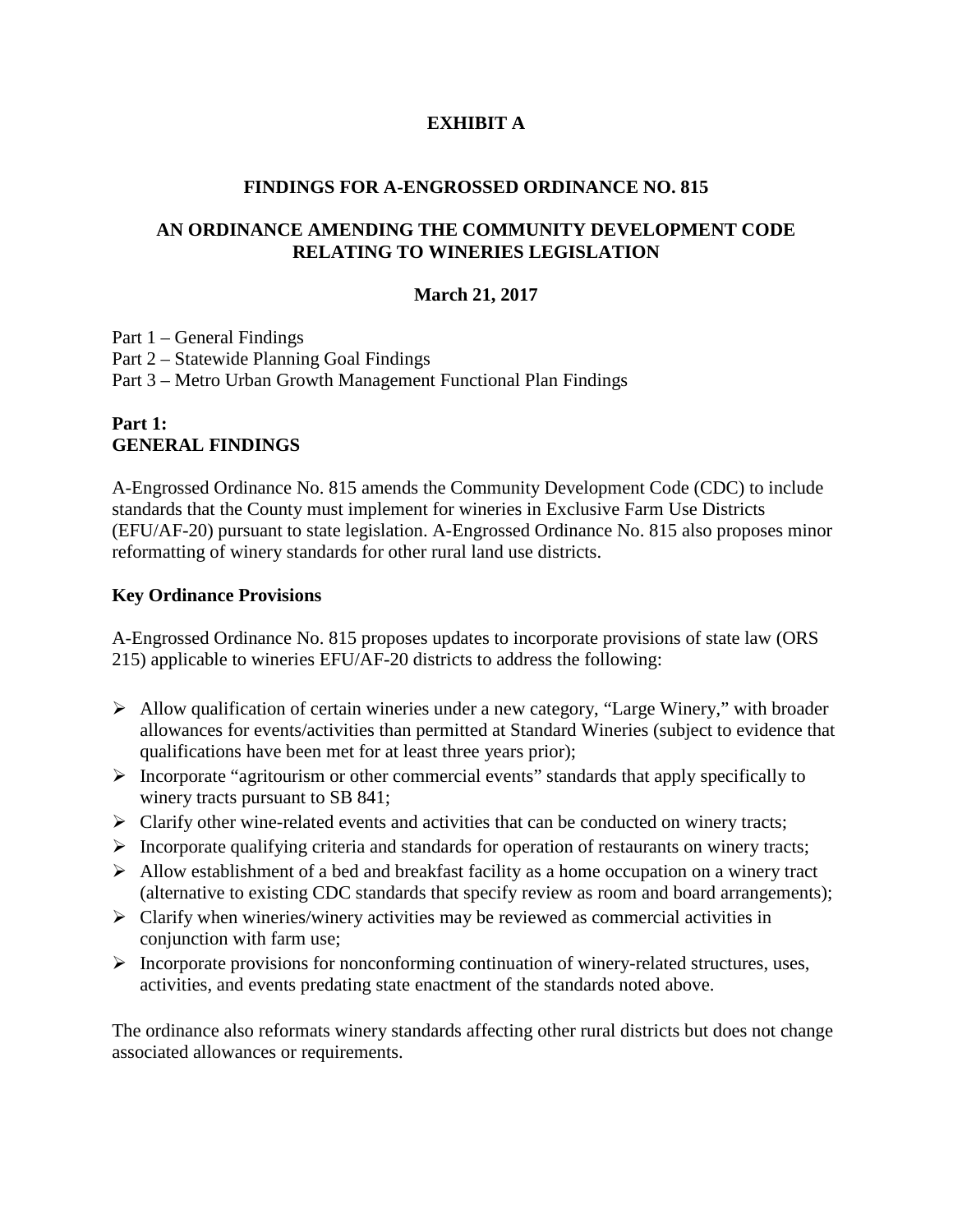Proposed CDC changes primarily affect Special Use Standards for Wineries (Section 430-145). Amendments to other sections are largely for consistency with proposed Special Use standards.

The list of all affected CDC Sections is as follows:

- $\geq$  340 Exclusive Farm Use District (EFU)
- $\geq$  344 Agriculture and Forest District (AF-20)
- $\geq$  346 Agriculture and Forest District (AF-10)
- $\geq$  348 Agriculture and Forest District (AF-5)
- $\geq$  350 Rural Residential Five Acre Minimum District (RR-5)
- $\geq$  352 Rural Commercial District (R-COM)
- $\geq$  354 Rural Industrial District (R-IND)
- $\geq$  356 Land Extensive Industrial District (MAE)
- $\geq 430-33$  Commercial Activities in Conjunction with Farm Use
- $\geq 430-63$  Home Occupation
- $\geq$  430-145 Special Use Standards (Winery)
- $\geq 440$  Nonconforming Uses and Structures

Because the ordinance would make changes that do not affect compliance with Oregon's Statewide Planning Goals (Goals), it is not necessary for these findings to address the Goals with respect to each amendment. The Washington County Board of Commissioners (Board) finds that the Goals apply to amendments covered by these findings only to the extent noted in specific responses to individual applicable Goals, and that each amendment complies with the Goals. Goals 15 (Willamette River Greenway), 16 (Estuarine Resources), 17 (Coastal Shorelands), 18 (Beaches and Dunes), and 19 (Ocean Resources) and related Oregon Administrative Rules (OAR) are not addressed because these resources are not located within Washington County.

The County is also required to make findings that the amendments are consistent with the requirements of Metro's Urban Growth Management Functional Plan (UGMFP). These findings are addressed in this document.

The Board finds that Statewide Planning Goal 14 (Urbanization) is not applicable because the area affected by this ordinance is entirely outside the urban growth boundary. Additionally, Statewide Planning Goal 4 does not apply because proposed changes and the legislation that requires them do not apply to resource forest lands (Exclusive Forest and Conservation District  $[EFC]$ ).

# **Part 2: STATEWIDE PLANNING GOAL FINDINGS**

The purpose of the findings in this document is to demonstrate that A-Engrossed Ordinance No. 815 is consistent with Statewide Planning Goals (Goals), Oregon Revised Statutes (ORS), Oregon Administrative Rule (OAR) requirements, Metro's Urban Growth Management Functional Plan (UGMFP), and Washington County's Comprehensive Plan (Plan). The County's Plan was adopted to implement the aforementioned planning documents and was acknowledged by the State of Oregon. The County follows the post-acknowledgement plan amendment (PAPA)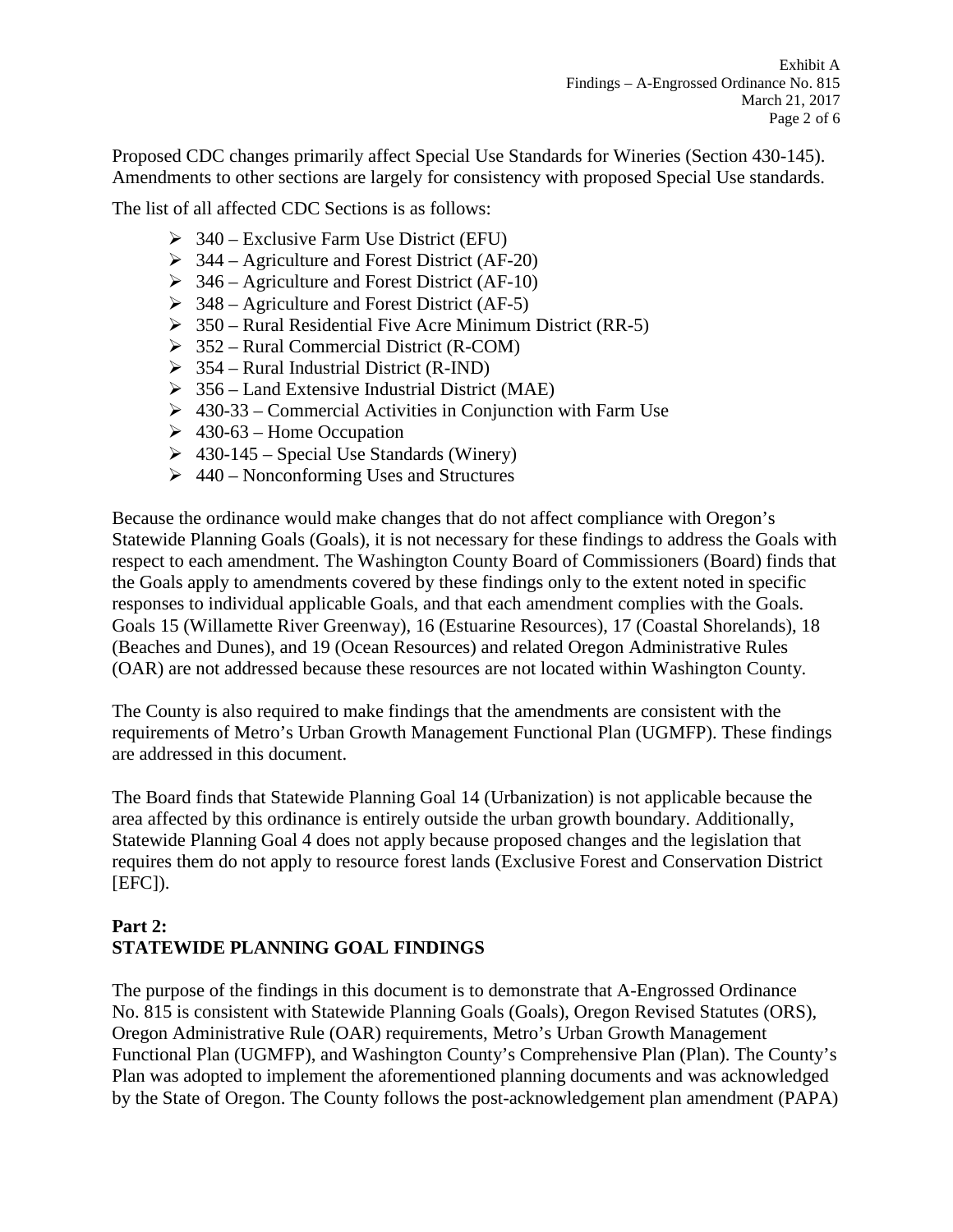process to update the Plan with new state and regional regulations as necessary and relies in part upon these prior state review processes to demonstrate compliance with all necessary requirements. No goal compliance issues were raised in the hearing proceedings described below. In addition, no map changes are proposed, and no proposed changes to text of the Plan implicate a goal compliance issue. The following precautionary findings are provided to demonstrate ongoing compliance.

## **Goal 1 – Citizen Involvement**

Goal 1 addresses Citizen Involvement by requiring the implementation of a comprehensive program to stimulate citizen participation in the planning process. Washington County has an acknowledged citizen involvement program that provides a range of opportunities for citizens and other interested parties to participate in all phases of the planning process. In addition, Chapter X of the County's Charter sets forth specific requirements for citizen involvement during review and adoption of land use ordinances. Washington County has followed these requirements for the adoption of A-Engrossed Ordinance No. 815.

## **Goal 2 – Land Use Planning**

Goal 2 addresses Land Use Planning by requiring an adequate factual base to support a decision as well as coordination with affected governmental entities. Washington County has an acknowledged land use planning process that provides for the review and update of the various elements of the Plan, which includes documents such as the Rural/Natural Resource Plan, Comprehensive Framework Plan for the Urban Area (CFP), Community Plans, Community Development Code (CDC), and Transportation System Plan (TSP). Washington County utilized this process to adopt A-Engrossed Ordinance No. 815.

Notice was coordinated with all affected governmental entities. Though none submitted comments directly in response to notice of A-Engrossed Ordinance No. 815, the Department of Land Conservation and Development (DLCD) provided some clarifications regarding pertinent statutes as requested by staff during ordinance preparation and proceedings.

### **Goal 3 – Agricultural Lands**

Goal 3 seeks to preserve and maintain agricultural lands for farm use, consistent with existing and future needs for agricultural products, forest and open space, and with the state's agricultural land use policies. Policy 15, Implementing Strategies (a) and (f), of the Rural/Natural Resource Plan include provisions for the preservation of agricultural lands.

A-Engrossed Ordinance No. 815 updates the Community Development Code to include standards that the County must implement for wineries in exclusive farm use districts (EFU and AF-20) pursuant to state legislation. Amendments to the CDC follow state law closely, including existing farmland protections of the law. As such, compliance with Goal 3 is not impacted.

### **Goal 5 – Natural Resources, Scenic and Historic Areas, and Open Spaces**

Goal 5 addresses the protection of natural resources and the conservation of scenic, cultural, and historic areas and open spaces by requiring local programs to protect these resources in order to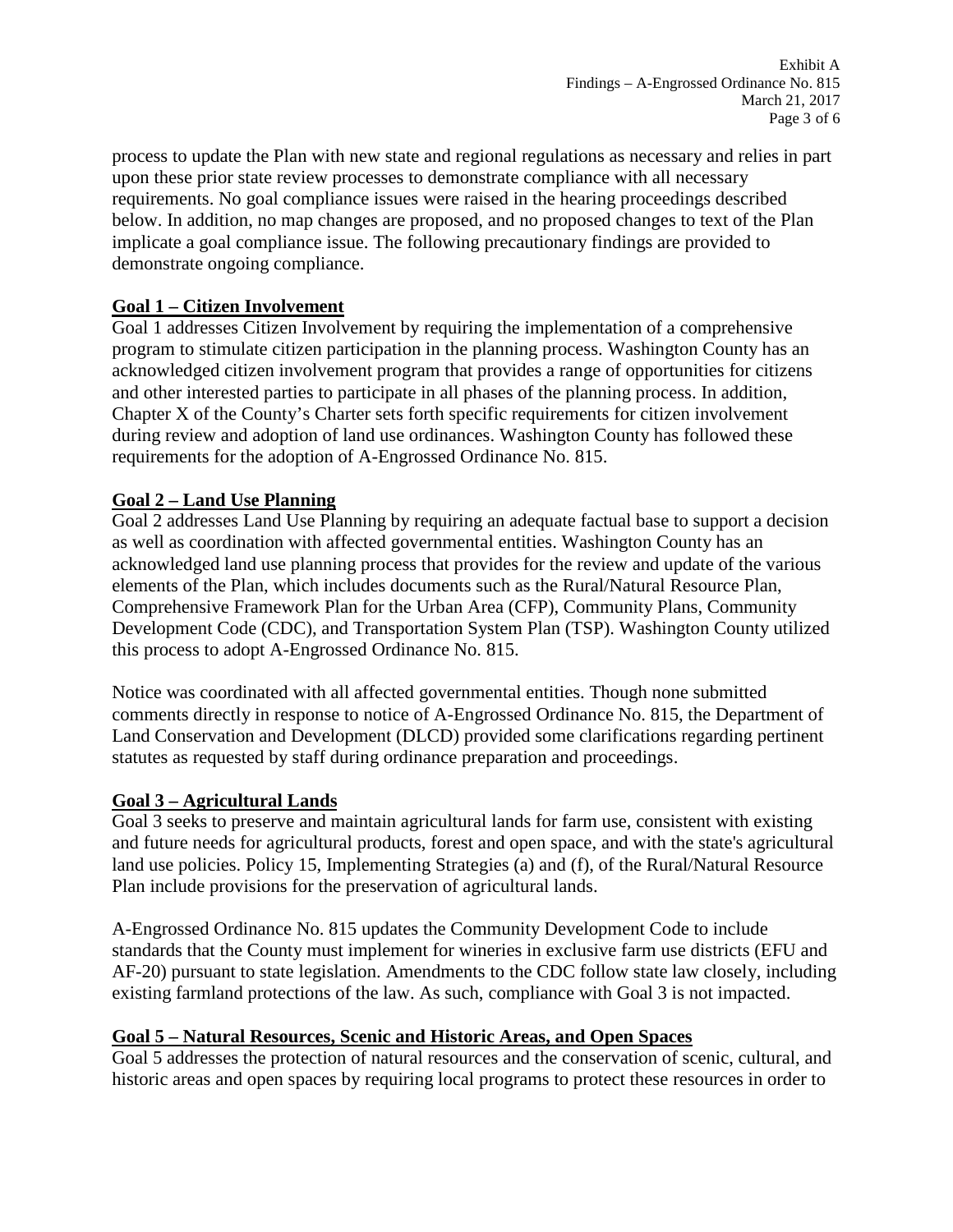promote a healthy environment and natural landscape that contributes to Oregon's livability for present and future generations.

In addition, OAR 660-023-0250 requires application of current Goal 5 provisions to postacknowledgment plan amendments (PAPAs) when the PAPA 1) creates or amends a resource list or a portion of an acknowledged plan or land use regulation that protects a significant Goal 5 resource, or 2) allows new uses that could be conflicting uses with a particular Goal 5 site.

Policies 10, 11 and 12 of the CFP, Policies 7, 9, 10, 11, 12 and 13 of the Rural/Natural Resource Plan, and various sections of the Community Plans and the CDC include provisions for the protection of Goal 5 resources.

CDC amendments proposed within A-Engrossed Ordinance No. 815 do not affect requirements that are in place for protection of Goal 5 resources.

### **Goal 8 – Recreational Needs**

Goal 8 requires local jurisdictions to satisfy the recreational needs of citizens and visitors by planning and providing for the siting of necessary recreational facilities. Policies 33, 34 and 35 of the CFP, Policy 24 of the Rural/Natural Resource Plan and the individual Community Plans address the recreational needs of Washington County's residents and visitors.

CDC amendments proposed within A-Engrossed Ordinance No. 815 do not affect required planning for recreational facilities. Amendments pursuant to state law that allow wineries to host events/activities, however, may facilitate potential for recreational opportunities on rural winery lands and may in turn contribute to offsite recreational activities such as bicycle touring between wineries. Accordingly, proposed amendments retain compliance with Goal 8.

### **Goal 9 – Economic Development**

Goal 9 requires the provision of adequate opportunities throughout the state for a variety of economic activities vital to the health, welfare and prosperity of citizens. Policy 20 of the CFP and Policies 15, 16, 20 and 21 of the Rural/Natural Resource Plan set out the County's policies to strengthen the local economy. The CDC contributes to a sound economy by providing standards that facilitate development in an orderly and efficient fashion.

ORS 215.452 and 453 reflect provisions of Senate Bill 841, relating to wineries on land zoned for resource uses. The bill was sponsored by the Committee on Rural Communities and Economic Development. A-Engrossed Ordinance No. 815 implements provisions of the above. Winery activities allowed pursuant to state law appear to provide wineries with increased winemarketing potential and thereby increased potential for rural economic development. Winery activities may also serve as economic incubators beyond the scope of wine sales, drawing visitors to explore other rural businesses and amenities nearby such as farm stands, rural commercial restaurants, historic and recreational sites. A-Engrossed Ordinance No. 815 therefore appears consistent with the County's acknowledged policies and strategies for strengthening the local economy as required by Goal 9.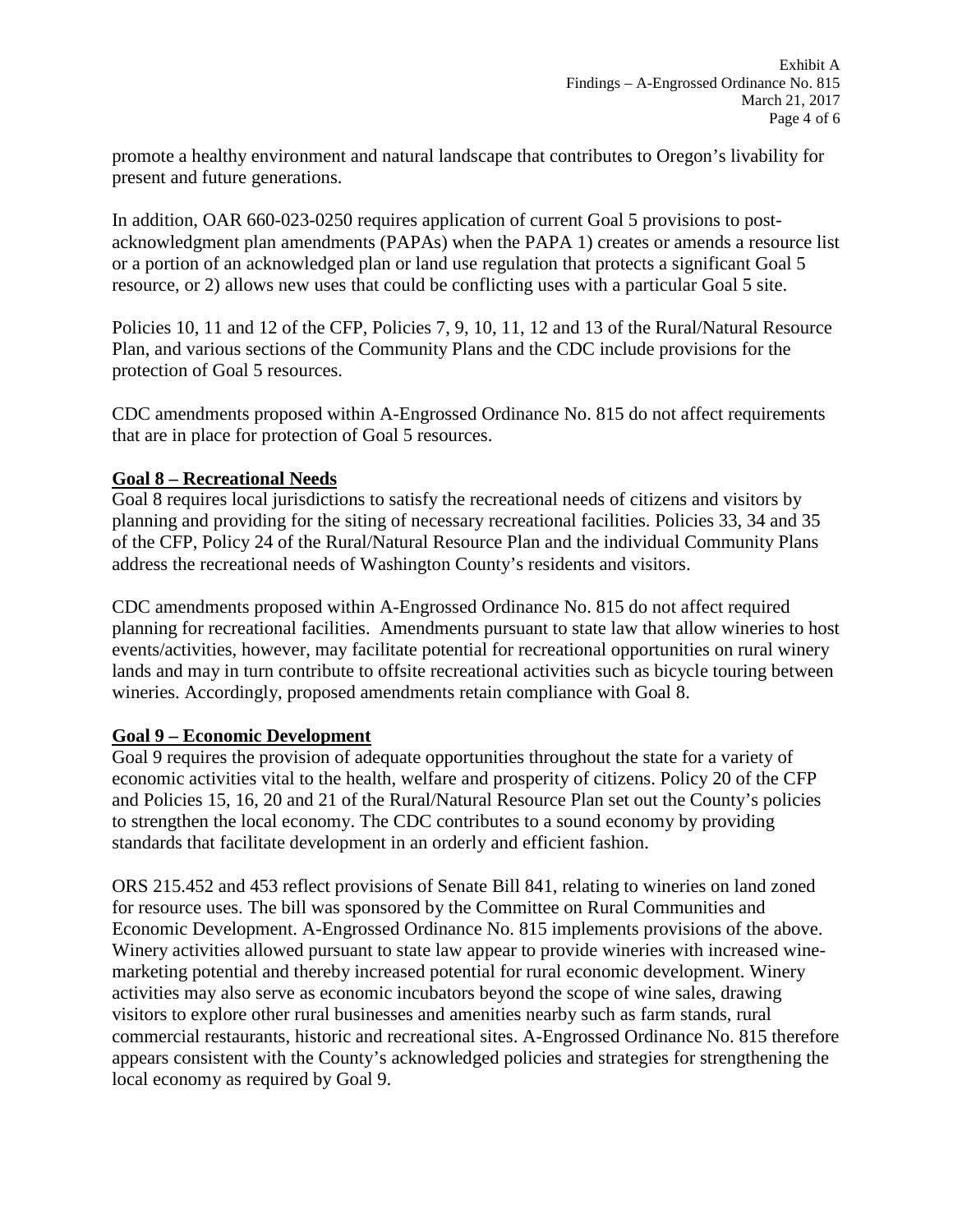#### **Goal 10 – Housing**

Goal 10 requires the provision of housing, including adequate numbers of units within a range of prices, types and densities that provide realistic options to meet citizen needs. Policies 21, 22, 23, and 24 of the CFP, and Policies 19 and 25 of the Rural/Natural Resource Plan address the provision of housing in the urban and rural areas of the County. The CDC contributes to the provision of adequate housing by establishing standards that facilitate development in an orderly and efficient fashion.

A-Engrossed Ordinance No. 815 addresses housing only in the transient sense and to a negligible extent. The existing CDC allows for Bed and Breakfast facilities on exclusive farm use lands via permits for Room and Board arrangements consistent with state law. Pursuant to more recent state law, the ordinance adds an alternative for certain winery sites on exclusive farm use lands to seek permits for Bed and Breakfast facilities through an alternative permit process (Home Occupation permit). This provision does not appear to impact compliance with Goal 10 housing requirements.

### **Goal 11 – Public Facilities and Services**

Goal 11 requires a plan for the orderly and efficient arrangement of public facilities and services to serve as a framework for urban and rural development. Policies 15, 25, 26, 27, 28, 29, 30 and 31 of the CFP, and Policy 22 of the Rural/Natural Resource Plan address the provision of public facilities and services in the urban and rural areas of unincorporated Washington County. The CDC requires that adequate public facilities and services be available for new development. Proposed amendments do not alter this requirement; therefore compliance with Goal 11 is maintained.

#### **Goal 12 – Transportation**

Goal 12 requires the provision and encouragement of a safe, convenient, multi-modal, and economic transportation system. Policy 32 of the CFP, Policy 23 of the Rural/Natural Resource Plan, and, in particular, the Transportation System Plan (TSP) describe the transportation system necessary to accommodate the transportation needs of Washington County. Implementing measures are contained in the Community Plans, the CDC, and the TSP. The County's TSP includes Rural Road Enhancement Study Corridors, monitored for minor enhancements (per OAR 660-012-0065) in coordination with affected rural communities as resources allow. The study corridors reflect certain roadways, originally built to accommodate local agricultural traffic and farm equipment, that are increasingly used for commercial freight transport, urban motorist/bicyclist commuting and recreation.

Proposed amendments affect standards for wineries and winery activities in rural areas. While they do not propose changes to transportation facilities, they do apply state law that allows application of conditions to a permit/license in order to manage traffic, access, and parking; and mitigate for related impacts to rural road facilities.

The amendments maintain compliance with the County's acknowledged policies and strategies for the provision of transportation facilities and services as required by Goal 12 (the